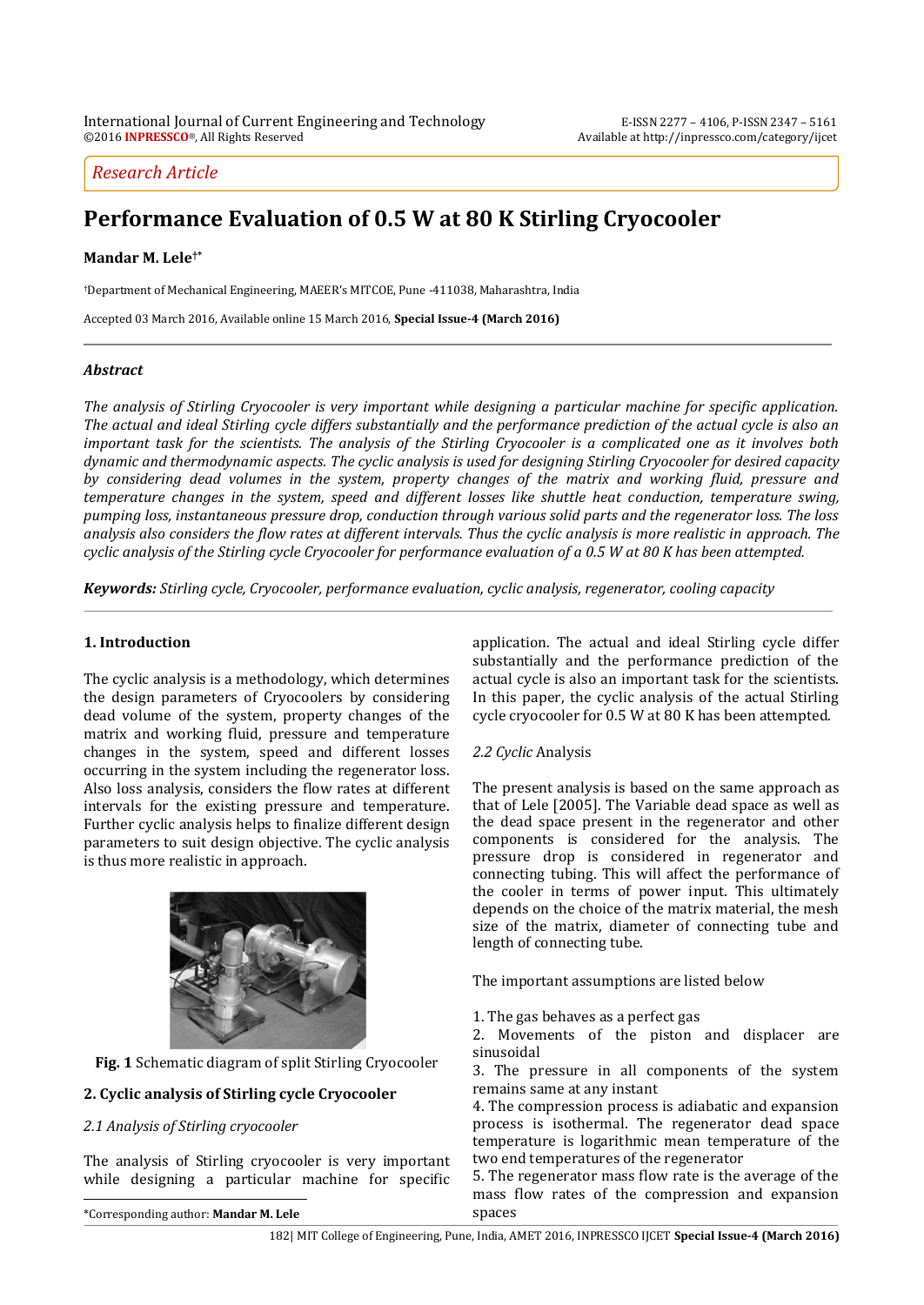6. The temperature in the compression space is equal to the condenser temperature of the conventional system used for same application.

#### *2.3 Pressure-Volume Variations*

The volume variations in expansion and compression spaces vary sinusoidally because of piston and displacer movements. The volume variations for the expansion and compression spaces are given by the following expressions

$$
V_{E} = V_{EC} + V_{EM} x \frac{(1 - \cos \phi)}{2}
$$
 (1)  
 
$$
1 + K + \cos \phi - K x \cos (\phi - \alpha)
$$

 $V_C = V_{CC} + V_{EM} x$  $2 \tag{2}$  $V_{EC}$  and  $V_{CC}$  is considered to be approximately 2% of

 $V<sub>EM</sub>$  and  $V<sub>CM</sub>$  respectively.

The total mass of the working fluid is

$$
M = M_C + M_{RD} + M_E
$$
 (3)

Using perfect gas laws,

$$
P = \frac{M \times R}{\{(V_C / T_C) + (V_{RD} / T_{RD}) + (V_E / T_E)\}}
$$
(4)

Assuming (M x R) to be unity, as exact value of M is not known. The complete cycle is considered to be split into 12 equal intervals of  $30^{\circ}$  crank angle. The pressure for the first interval is then obtained as,

$$
P(1) = \frac{1}{\{V_{C}(1) / T_{C}(1) + V_{RD}(1) / T_{RD}(1) + V_{E}(1) / T_{E}(1)\}}
$$
\nFor adiabatic compression assuming  $(y, 1)/y = F$  (5)

For adiabatic compression, assuming (γ-1)/γ = E

$$
T_{C}(2) = T_{C}(1) \times \{P(2) / P(1)\} E
$$
 (6)

The value of P (2) could be obtained by using the Newton-Raphson method. The value of the P (2) obtained is then used further to calculate P (3) and so on. In the same way all the values of pressure and temperature are calculated for complete cycle, depending on the interval chosen

The Mean pressure, P is given by,

$$
P_m = P_{\text{TOTAL}} / 12
$$
  
where,  

$$
I = 12
$$
  

$$
P_{\text{TOTAL}} = \sum_{I=1}^{L} P(I)
$$
  
(7)

The average existing pressure of the system,  $P_{avg}$  is known and the ratio of  $P_{avg}$  to  $P_m$  would give the correct value of (M x R). Firstly, (M x R) is assumed to be equal to unity.

So, with the new values of  $(M \times R)$ , all the pressure values calculated earlier are required to be corrected

by multiplying  $P(1)$ ,  $P(2)$  -----  $P(13)$  by a factor equal to  $(P_{avg} / P_m)$  so that Pm matches  $P_{avg}$ .

#### *2.4 Calculation of Mass Flow Rates*

The mass fraction into working spaces viz., compression space and expansion space is different because of the regenerator dead space and is calculated for each interval as follows-

$$
F_{E} (I) = P (I) V_{E} (I) / (M R T_{E})
$$
 (8)

$$
F_{C} (I) = P (I) V_{C} (I) / (M R T_{C} (I))
$$
 (9)

The mass flow rates are given as,

$$
W_{ES} (I) = [FE (I + 1) - FE (I)] \times M \times MW \times N/(\phi / 360)
$$
\n(10)\n
$$
W_{CS} (I) = [FC (I + 1) - FC (I)] \times M \times MW \times N/(\phi / 360)
$$
\n(11)

*2.5 Calculation of Power Input and Refrigeration Effect* 

The ideal power input to the system, POW, and the refrigeration effect ideally available, RE, can be calculated as

$$
POW (I) = \int P (I) \times dV T (I)
$$
 (12)

$$
RE(I) = \int P(I) \times dV E(I)
$$
 (13)

$$
V_{\text{T}}(I) = V_{\text{C}}(I) + V_{\text{D}} + V_{\text{E}}(I) \tag{14}
$$

The integration can be done using the trapezoidal rule. The pressure taken for each interval is the average pressure of the interval. The algebraic sum of the product of pressure and volume difference for each interval gives the total POW and RE.

#### *2.6 Loss Analysis*

The loss analysis of the cooler is important and demonstrates its influence on the efficiency and performance of the cooler. There are various losses in the system causing the net power supply to increase and the net refrigeration available to decrease. The power requirement will increase due to pressure drop because of the flow friction in the regenerator and Mechanical loss, whereas refrigeration capacity decreases due to Regenerator ineffectiveness, Shuttle heat conduction, Temperature swing, Pumping loss, Instantaneous pressure drop and Conduction through various solid parts.

# *2.7 Loss due to Regenerator Ineffectiveness*

The loss due to the regenerator ineffectiveness is one of the major losses. Due to regenerator ineffectiveness gas gets cooled from  $T_c(I)$  upto  $(T_E + \Delta T)$  instead of  $T_E$ . A part of refrigerating effect is therefore lost.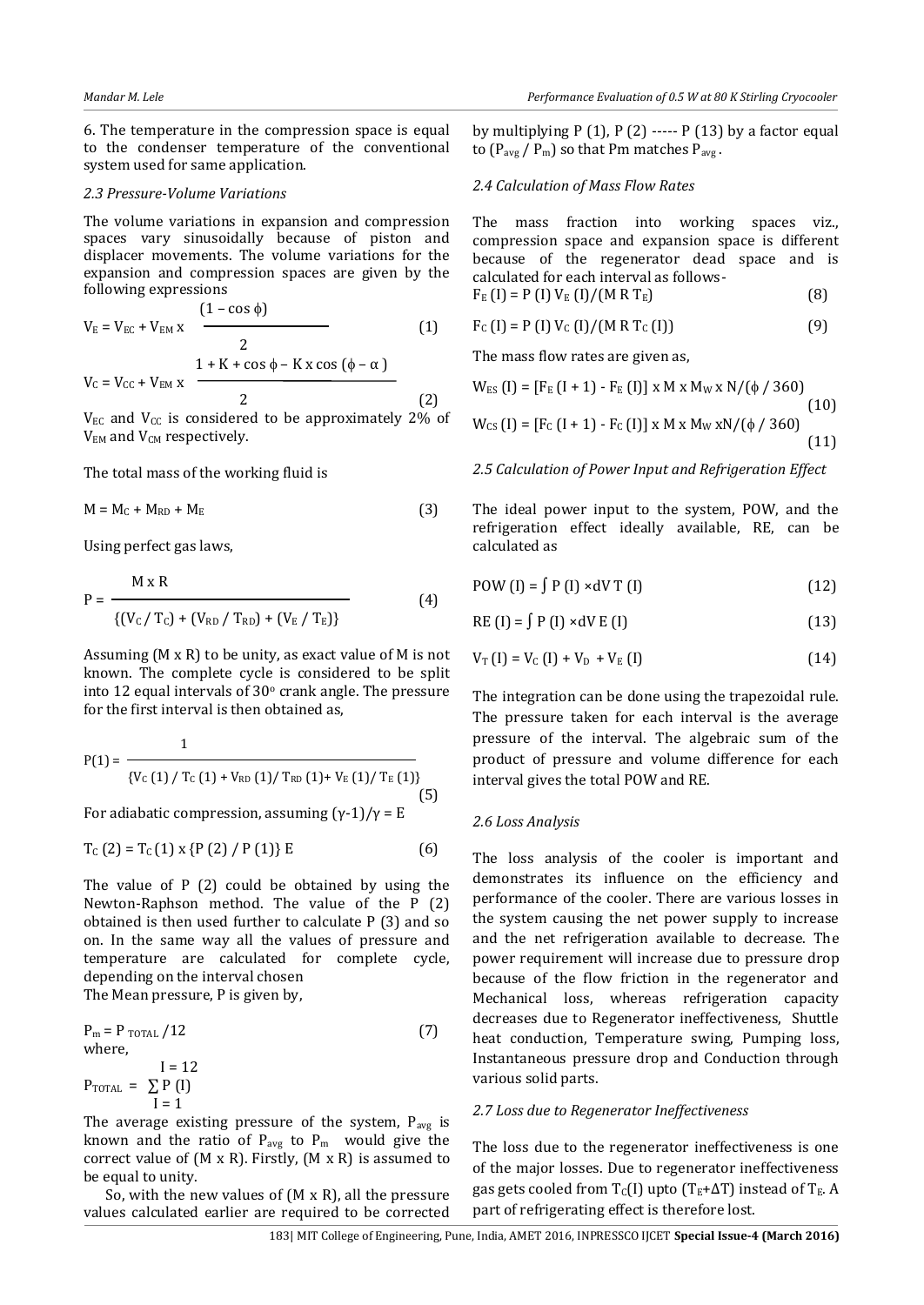#### An equation reported by Martini [1978] is

$$
Q_{R}(I) = F_{R} x W_{RS}(I) \cdot C_{P} \cdot (T_{C}(I) - T_{E}) - \left(\frac{V_{RD} \cdot C_{P} \cdot (P_{max} - P_{min})}{RM(F_{R}/N)}\right) x (2/NTU + 2)
$$
\n(15)

#### *2.8 Loss due to Temperature Swing*

This loss accounts for the temperature changes in the matrix of the regenerator during the cycle. The expression for loss due to temperature swing, as given by Martini [1978] is,

$$
D_{RMT} = \frac{W_{RS} x C_V x (T_C - T_E)}{N x M_m x C_m}
$$
 (16)

The temperature swing loss, therefore, is equal to,

$$
Q_{TS} = (Cycle Time) \times W_{RS} \times C_V \times D_{RMT} / 2
$$
\n(17)

#### *2.9 Pumping Loss*

The pumping loss is due to fixed clearance volume that must exist between the displacer and the cryo-cylinder so that the displacer can move without rubbing. Martini [1978] has reported following relation for this loss.

$$
Q_{PU} = \left(\frac{\pi DE}{k_{g}}\right)^{0.6} \frac{2 \times L_{E} \times (T_{C} - T_{E})}{1.5} \times \frac{1.5}{1.5}
$$
  

$$
\left(\frac{P_{max} - P_{min} \times N \times C_{P} \times 2}{(T_{C} + T_{E}) \times R \times M}\right)^{1.6} \times C_{C}^{2.6}
$$
 (18)

#### *2.10 Loss due to Shuttle Conduction*

Shuttle heat transfer is a form of convective heat transfer, which occurs when a piston with an axial temperature gradient reciprocated inside the cylinder with a similar axial temperature gradient

The loss takes place when the displacer oscillates across a temperature gradient. The heat transferred per half cycle is given as,

$$
Q = k_g A_S (T_C - T_E) t / CC
$$
 (19)

where,

# $As = Surface area of the displacement =  $\pi x D_E x S_E$$

Typical equation used for the present analysis is as given below

$$
K_{g} x \pi x D_{E} x S_{E}^{2} x (T_{C} - T_{E})
$$
  
Q<sub>SH</sub> = 5.4 x C<sub>C</sub> x L<sub>E</sub> (20)

Here the factor "5.4" in the denominator is used for sinusoidal motion as mentioned by Zimmerman and Longsworth [1970].

#### *2.10 Loss due to Pressure Drop*

The present analysis considers the co-relation given by Chan and Griffin [1983], as it fits Kays and London data within  $\pm$  10 %. The pressure drop in connecting tube is also calculated by using the same co-relation. The additional power required because of the regenerator and connecting tube pressure drop is to be added to ideal power, which gives basic power requirement for the cryocooler. The empirical equation derived by Chan and Griffin [1983] is

$$
f = 49.78 / Re_1 + 0.318 (3 < Re_1 < 2000)
$$

# *2.11 Conduction Loss*

This loss is independent of the machine speed. It is simply the heat transferred through the working fluid and different components between the hot and cold ends of the machine. It involves loss due to conduction through, Displacer Material Regenerator Matrix Material, Cryocylinder

The losses are calculated from the basic equation of conduction heat transfer, in a cyclic manner,

$$
Q_K = k_m A_k (Tc - Te) / L
$$
 (21)

Effective thermal conductivity of the regenerator matrix, kmx is given by Martini

$$
k_{mx} = \frac{(1 + k_m / k_g)}{1 - k_m / k_g}
$$
FF  

$$
\frac{(1 + k_m / k_g)}{1 - k_m / k_g} + FF
$$

where,

 $FF = Fill factor = (1 - Porosity)$ , for the mesh.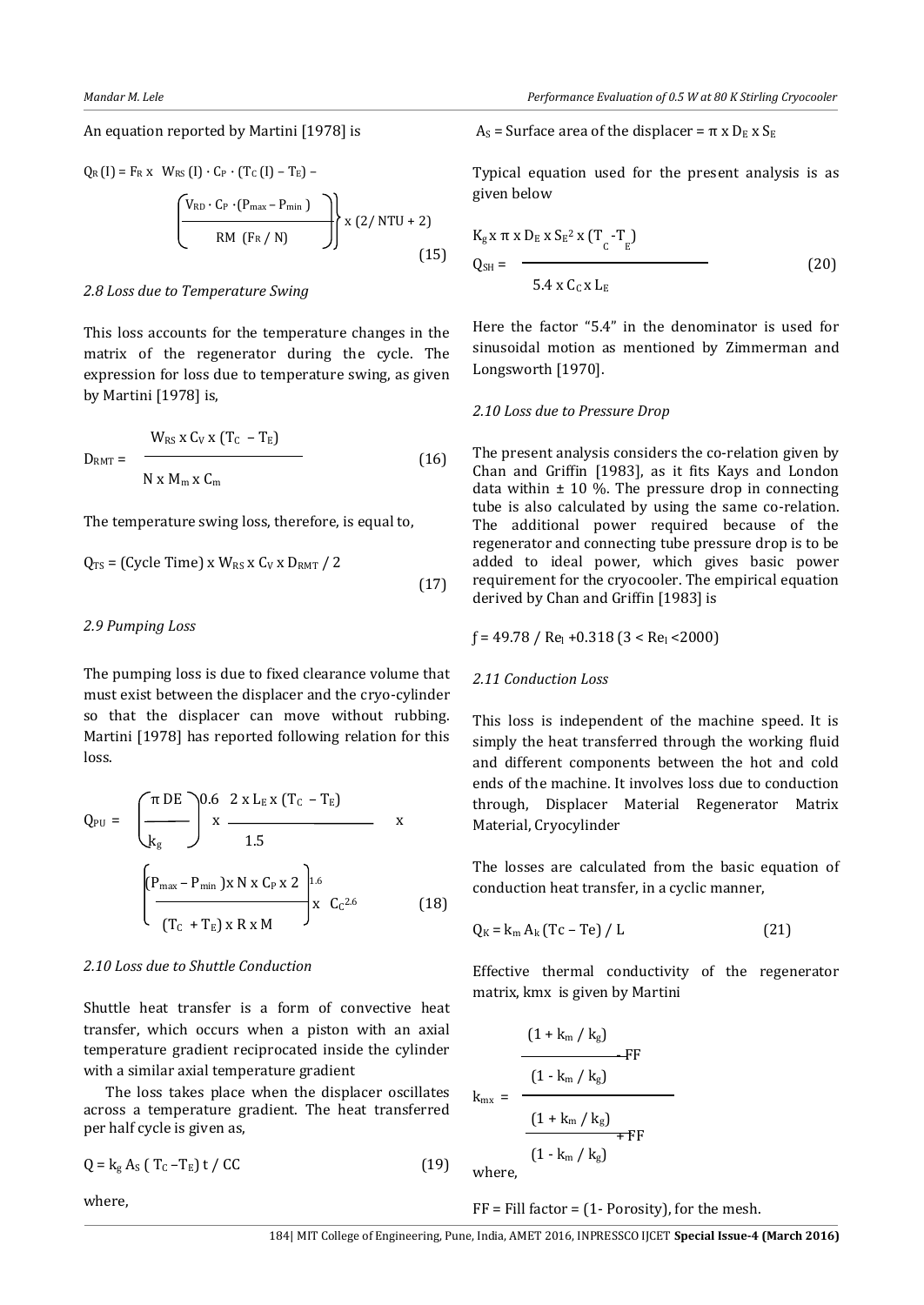

The flow chart for the Cyclic Analysis is as shown in Fig. 2.

**Fig. 2** Flow chart for Cyclic Analysis [Lele *et al*., 2005]

Lele *et al*. [2005] developed a cyclic analysis for predicting theoretical performance of Stirling cryocooler to meet design objective of 3 W at 80 K application. Based on analysis, the Stirling cryocooler was designed and developed for 3 W at 80 K and it was observed that performance was in good agreement with theoretical predictions. In present study, the same methodology is used to design Stirling cryocooler to meet 0.5 W at 80 K.

Figure 3 shows the comparison of theoretical analysis and experimental investigations. It is observed that they are in good agreement at design condition, which confirms the design objective of 3 W at 80 K.



**Fig. 3** Comparison of theoretical analysis and experimental investigations [Lele *et al*. 2006]

#### **3. Parametric analysis of Cryocooler (0.5 W at 80 K**)

The performance of Cryocooler depends upon various geometric and operating parameters viz. geometric parameter- diameter of piston, diameter of displacer, length of regenerator and the operating parameters speed and operating pressure.

The choice of combination of all these parameters is critical and would decide the optimum operating condition. The cyclic analysis developed is used to carry out parametric analysis, to investigate the influence of operating and geometric parameters on the performance in terms of RE and COP.

Figure 4 shows the effect of displacer diameter on the performance of the Cryocooler in terms of the net refrigerating effect, actual power and actual COP. It is seen that the refrigerating effect of 0.5 at 80 K is obtained with 12 mm displacer diameter. For the same diameter the actual power is lowest with maximum COP value.



**Fig. 4** Variation of Net refrigerating effect, actual power and actual COP with displacer diameter

Figure 5 shows the effect of piston diameter on the performance of the Cryocooler in terms of the net refrigerating effect, actual power and actual COP. It can be observed that the refrigerating capacity is matching with the piston diameter of 15mm with moderate COP at that condition. The actual power shows increasing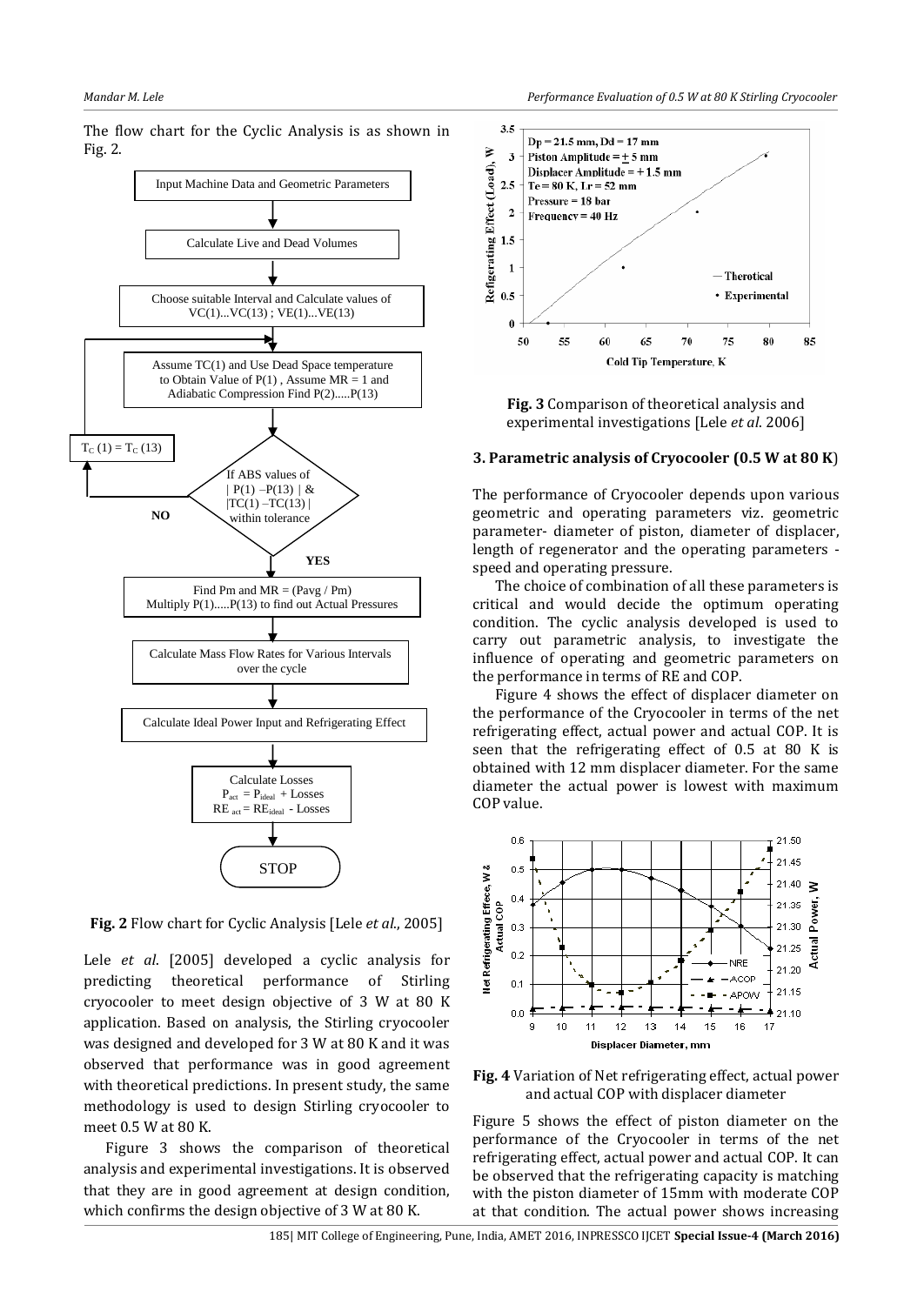nature with respect to the piston diameter. The choice of 15 mm piston diameter is good enough to match the requirement in terms of refrigerating effect and power.



**Fig. 5** Variation of Net refrigerating effect, actual power and actual COP with piston diameter

Figure 6 shows the effect of length of regenerator on the performance of the Cryocooler in terms of the net refrigerating effect, actual power and actual COP. It can be observed that the refrigerating capacity is increasing with increase in length of regenerator; with length of regenerator 60 mm the refrigeration capacity of 0.5 W is reached. At the same time actual power decreases with increase in length of regenerator due to decrease in pressure drop. Hence choice of 60 mm regenerator is best as 0.5 W is achieved with lowest power and maximum COP.



**Fig. 6** Variation of Net refrigerating effect, actual power and actual COP with Length of regenerator

Figure 7 shows the effect of pressure on the performance of the Cryocooler in terms of the net refrigerating effect, actual power and actual COP. It can be observed that the refrigerating capacity, actual power and actual COP is increasing with pressure. At pressure of 12 bar required refrigerating capacity is reached with moderate power and actual COP



**Fig. 7** Variation of Net refrigerating effect, actual power and actual COP with Pressure

Figure 8 shows the effect of Frequency on the performance of the Cryocooler in terms of the net refrigerating effect, actual power and actual COP. It can be observed that the refrigerating capacity, actual power and actual COP is increased with increase in frequency. At frequency of 43 Hz the required refrigerating capacity is reached with moderate power and actual COP



**Fig. 8** Variation of Net refrigerating effect, actual power and actual COP with Frequency

#### **4. Conclusions**

1) The long life of Stirling Cryocooler is provided by careful selection of low outgassing materials and by non-contacting clearance seals that allow compression of the helium working fluid using a piston that never contacts the cylinder wall and requires no lubrication. 2) The displacer module consists of one or more stages of cooling and is connected to the compressor by a small tube. Stirling cycle cryocoolers provide cooling between 15 K and 150 K, depending on the application.

186| MIT College of Engineering, Pune, India, AMET 2016, INPRESSCO IJCET **Special Issue-4 (March 2016)**